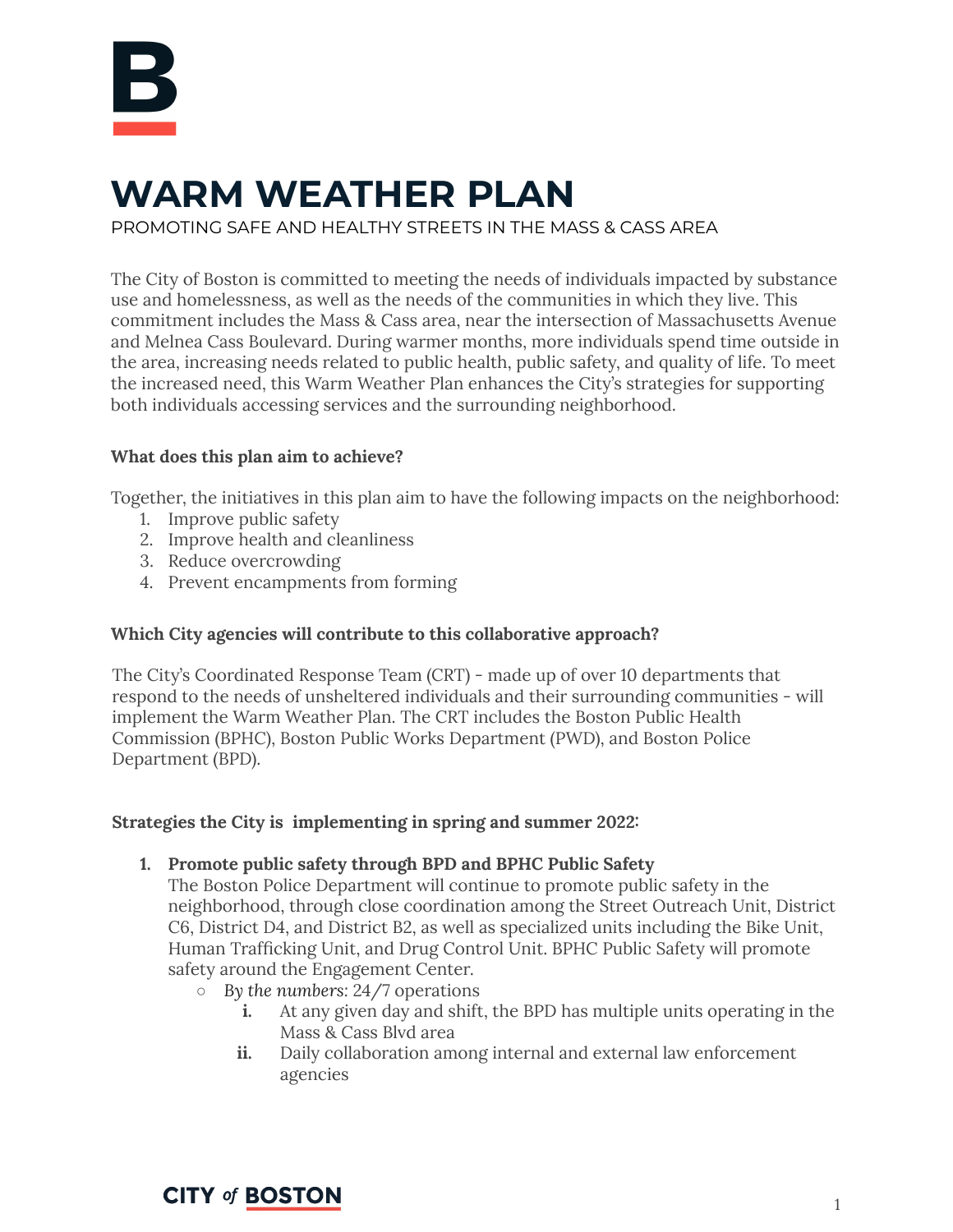

- **2. Increase presence of joint public health and public safety outreach teams** BPHC street outreach workers and BPD officers are working together on a team to help individuals transition off the street during scheduled cleanings, offering information about how to access other services and transportation.
	- **○** *By the numbers:* Since an April pilot, 2 BPHC outreach workers and 2 BPD outreach officers have conducted outreach together to help individuals stay safe and connect to services.

#### **3. Prevent encampments**

Under the Homeless Encampment Liaison Protocol, the City provides advanced notice and offers individuals services before removing tents and temporary structures on City property. The Coordinated Response Team will continue to implement the encampment protocol citywide, to prevent entrenched encampments.

**○** *By the numbers:* The City is adding 4 staff to support the CRT's Citywide Encampment Response and serVice Engagement (CERVE) team with resolving all tents and temporary structures on City property.

#### **4. Increase street cleaning**

The Boston Public Works Department will conduct street sweeping on Atkinson St. and Southampton St. to reduce litter and promote a healthy environment for all.

**○** *By the numbers:* Through an April/May pilot, PWD has added street sweepings multiple times a week.

#### **5. Promote safe environment for accessing services at Engagement Center**

Given recent events concerning public safety in the neighborhood, BPHC is enhancing safety procedures at the Engagement Center to ensure continuity of critical services, including essential supplies, medical and behavioral health care, and access to substance use treatment and support.

#### **6. Increase parking enforcement**

The City has posted "no parking" restrictions on Atkinson St, to make the street safer for vehicles passing on the road and for pedestrians passing on the sidewalk and will enforce these parking restrictions.

#### 7. **Make the neighborhood more beautiful and walkable**

The City will enhance graffiti removal and repaint crosswalks in the neighborhood, to create a more welcoming, safe environment for all those who pass through the neighborhood, including residents walking to services and jobs.

- *By the numbers:* In April, the City repainted crosswalks at 3 high-traffic intersections in the neighborhood.
- *By the numbers:* In the summer, the City will fund community art projects through the 2022 Paintbox Program and other city programs.